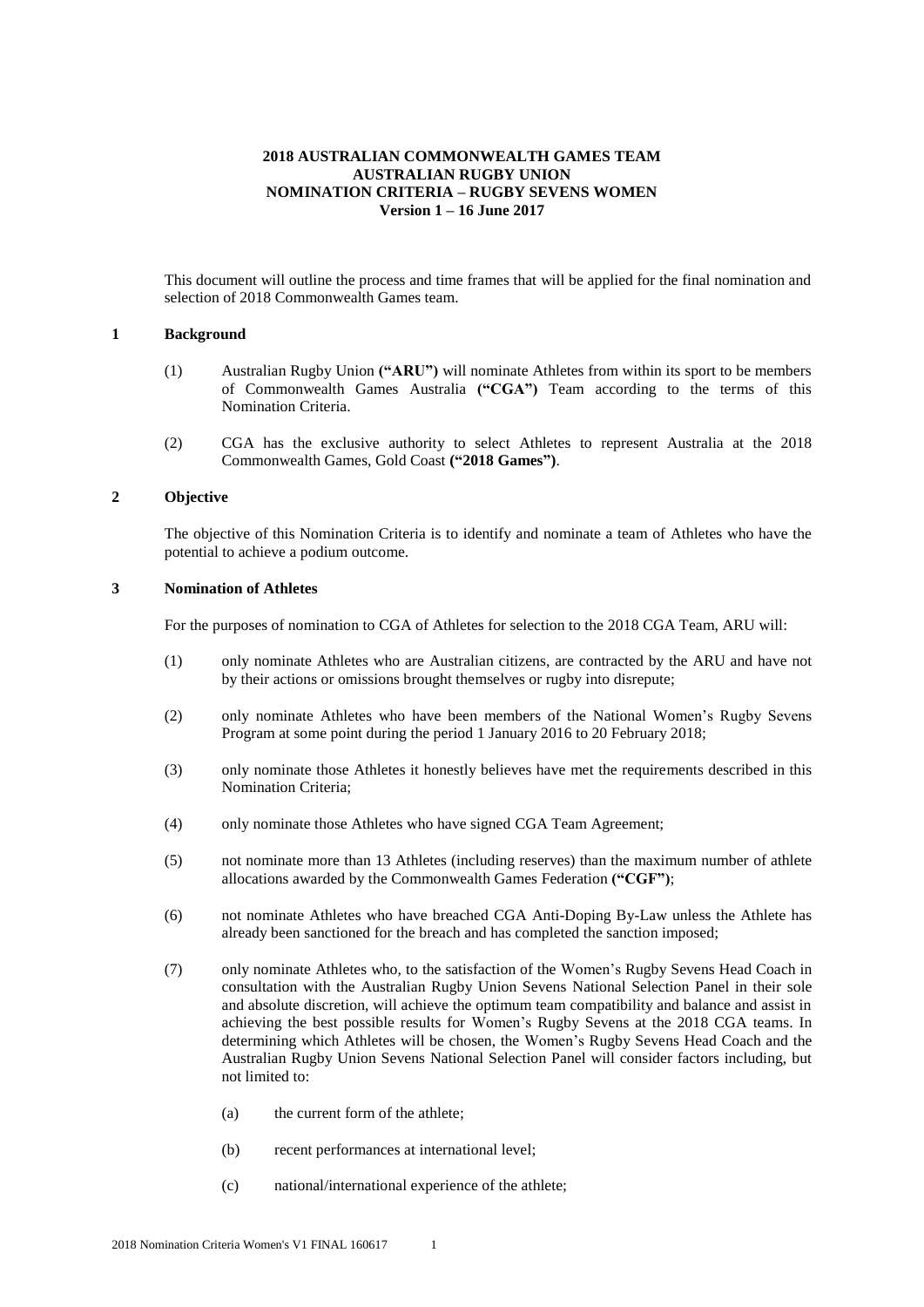- (d) the athlete's performance and discipline during their time with the National Women's Rugby Sevens Program;
- (e) current level of health and fitness of the athlete;
- (f) team compatibility on and off the field; and
- (g) specific positional requirements to achieve optimal team balance.
- (8) for the avoidance of doubt, the final decision regarding nomination to CGA for selection will be made by the Women's Rugby Sevens Head Coach.

## **4 Illness/Misadventure/Extenuating Circumstances**

This clause will only apply in determining whether an athlete has met the additional criteria imposed by ARU pursuant to clause 3(7):

- (1) In considering the performances of Athletes at events, trials, training camps or other requirements under clause 3(7) of this Nomination Criteria, the Women's Rugby Sevens Head Coach in consultation with the Australian Rugby Union Sevens National Selection Panel may in their discretion give weight to extenuating circumstances.
- (2) For the purposes of this clause 4, "extenuating circumstances" means an inability to compete and/or attend events, trials, training camps or other attendances arising from:
	- (a) injury or illness;
	- (b) travel delays;
	- (c) bereavement or disability arising from death or serious illness of an immediate family member; and/or
	- (d) any other factors reasonably considered by the Women's Rugby Sevens National Selection Panel to constitute extenuating circumstances.
- (3) Athletes unable to compete at events, trials, training camps or other requirements under clause 3(7) must advise the Women's Rugby Sevens Head Coach in writing of this fact and the reasons before the commencement of the relevant event, trial, training camp or other requirement.
- (4) In the case of illness or injury, Athletes will be required to undergo a medical examination by a doctor or doctors nominated by the ARU.
- (5) A decision in each case of extenuating circumstances will be made by the Women's Rugby Sevens Head Coach in consultation with the Australian Rugby Sevens National Selection Panel on an individual basis. Any such decision will not be binding on CGA.

#### **5 Making of Nominations**

Nominations by ARU must be received by CGA by 5pm AEST on 20 February 2018.

#### **6 Amendments to Nomination Criteria**

This Nomination Criteria may be amended by ARU with the prior written approval of CGA. Any amended Nomination Criteria will be posted on the Australian Rugby Union website [\(www.rugby.com.au\)](http://www.badminton.org.au/).

### **7 Grievance Policy**

In order to facilitate the expeditious and orderly handling and resolving of disputes, consonant with the requirements of natural justice and procedural fairness, the following procedures will exclusively apply.